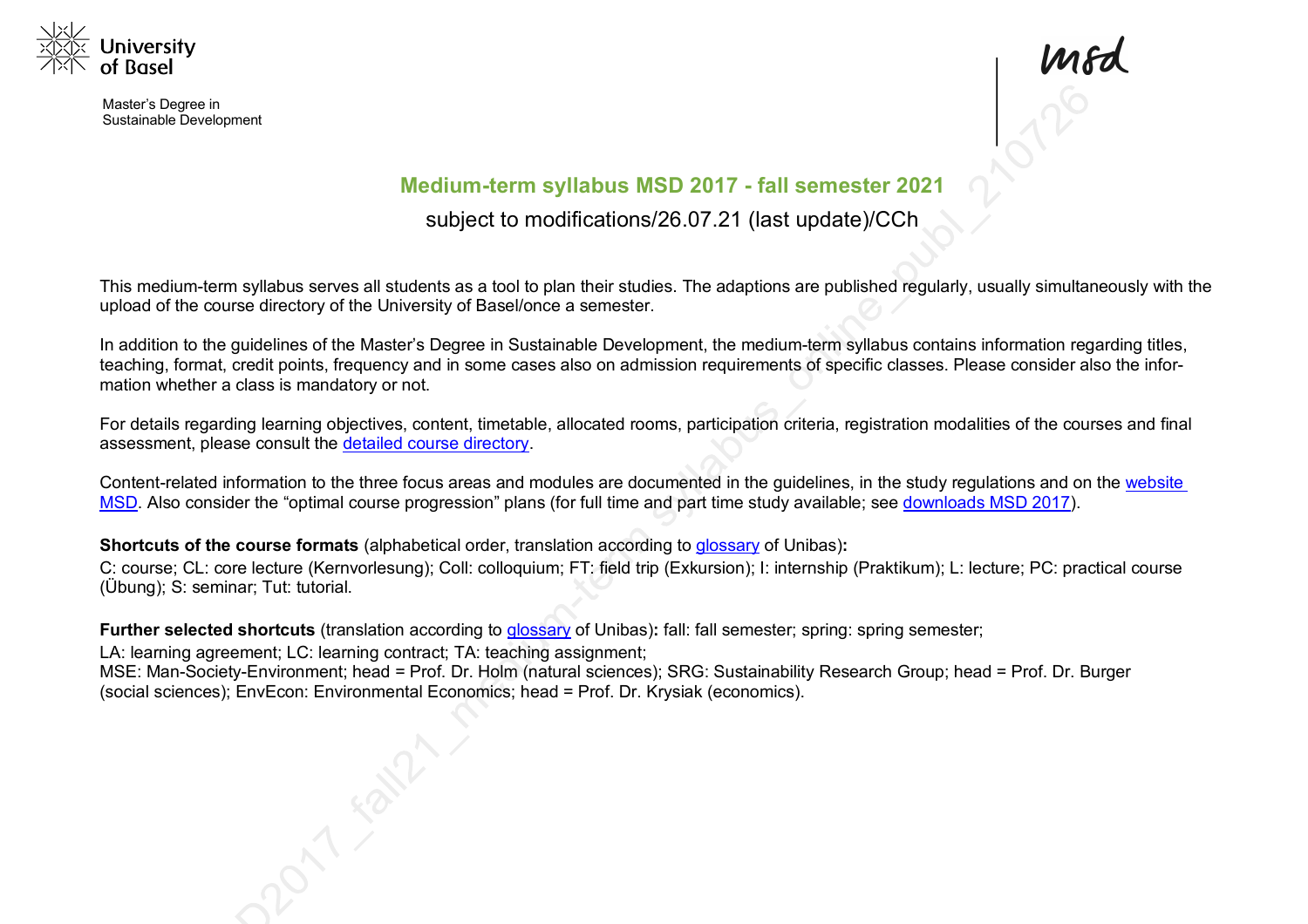### **Curriculum (according to the three focus areas; see study regulations §7)**

#### **Natural Sciences**

- Complementary Knowledge modules (CK)
	- in Social Sciences (CK Soc) 12 CP
	- in Economics (CK Econ) 12 CP
- Interdisciplinary Research in Sustainability (IRS)24 CP
- Core Competences in Natural Sciences (CC Nat) 15 CP
- Preparation Master's Thesis in Natural Sciences (PM Nat) 15CP
- Master's Thesis Natural Sciences 30 CP
- Focal Areas in Sustainability Research module (FASR) 12 CP

#### **Social Sciences**

- Complementary Knowledge modules (CK)
	- in Natural Sciences (CK Nat) 12 CP
	- in Economics (CK Econ) 12 CP
- Interdisciplinary Research in Sustainability (IRS) 24CP
- Core Competences in Social Sciences (CC Soc) 15 CP
- Preparation Master's Thesis in Social Sciences (PM Soc) 15 CP
- Master's Thesis Social Sciences 30 CP
- Focal Areas in Sustainability Research module (FASR) 12CP

#### **Economics**

- Complementary Knowledge modules (CK)
	- in Natural Sciences (CK Nat) 12 CP
	- in Social Sciences (CK Soc) 12 CP
- Interdisciplinary Research in Sustainability(IRS) 24 CP
- Core Competences in Economics (CC Econ) 15 CP
- Preparation Master's Thesis in Economics (PM Econ) 15 CP
- Master's Thesis Economics 30 CP
- Focal Areas in Sustainability Research module (FASR) 12CP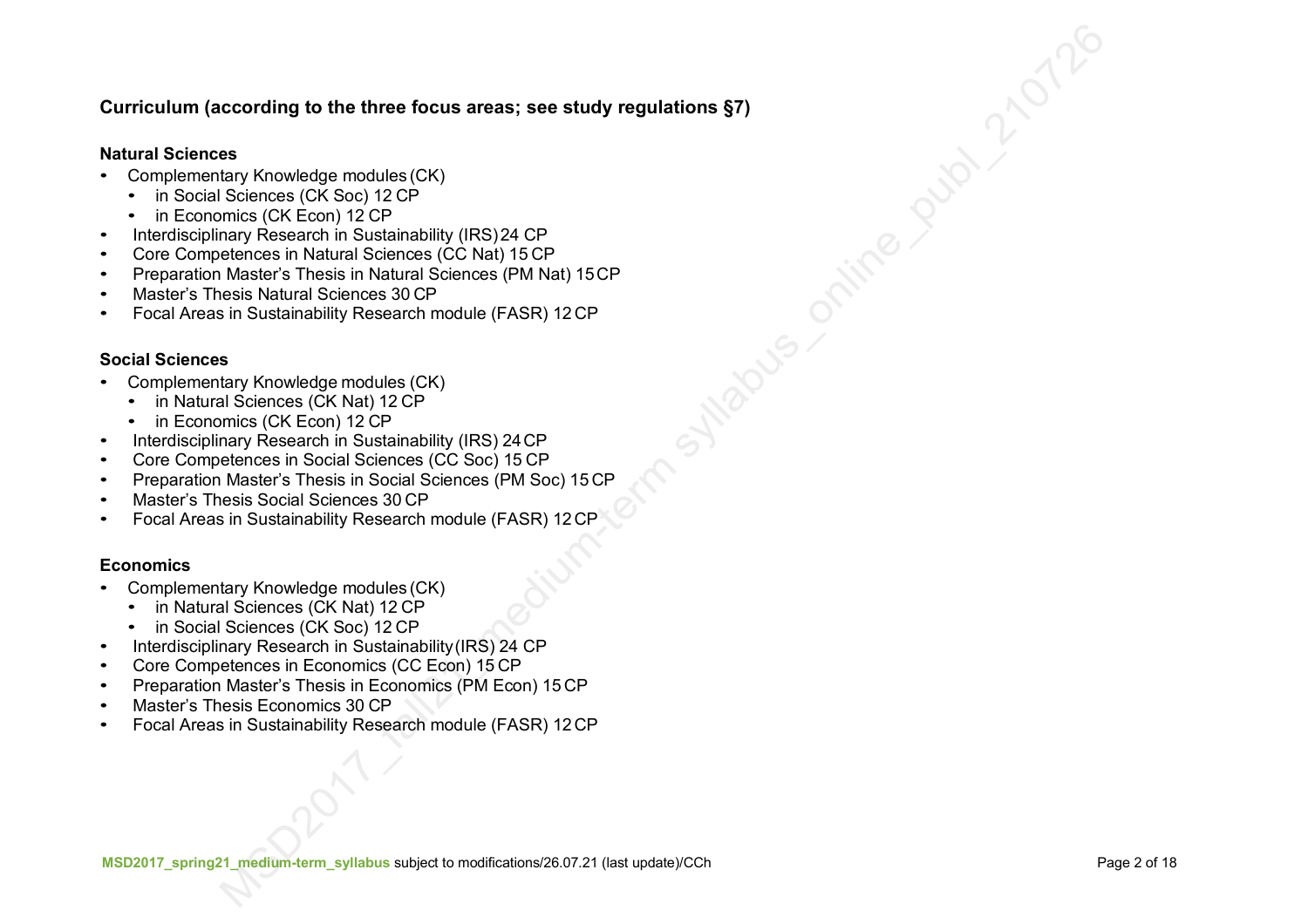## **Complementary Knowledge modules (CK) Complementary Knowledge in Natural Sciences (CK Nat) 12 KP**

| No.: class title                                                            | Lecturer / sub-<br>ject area                     | Format   | <b>CP</b>      | <b>Semester</b> | <b>Frequency</b> | Notes concerning the registration of the<br>class for the specific module                                                                                                                                                            |
|-----------------------------------------------------------------------------|--------------------------------------------------|----------|----------------|-----------------|------------------|--------------------------------------------------------------------------------------------------------------------------------------------------------------------------------------------------------------------------------------|
| 41828: Perspectives of Natural Sci-<br>ences on Sustainability              | P. Holm<br><b>MSD-MSE</b>                        | $L + PC$ | 3              | Fall 21         | Every fall       | These classes are mandatory.<br>A different choice is only allowed to stu-<br>dents who have                                                                                                                                         |
| 20721: Ecosystems - Concepts, Princi-<br>ples and Processes                 | G. Erni Cassola<br>J. Wiegleb MSD-<br><b>MSE</b> | $L + PC$ | 3              | Fall 21         | Every fall       | attended and accredited the same<br>a)<br>class(es) in their bachelor's degree;<br>attended and accredited comparable<br>b)<br>class(es) in their bachelor's degree;<br>a first degree in natural science<br>C)<br>(major or minor). |
| 40076: Technical Basis of Generation,<br>Distribution and Storage of Energy | W. Hoffelner<br>MSD with TA                      | $L + PC$ | 3              | Spring 21       | Every spring     |                                                                                                                                                                                                                                      |
| 36792: Terrestrial Ecosystem Ecology<br>and Sustainable Landuse             | A. Kahmen<br>Botany & Ecology                    |          | $\overline{2}$ | Spring 21       | Every spring     | If a), b) or c) applies to you, other class(es) are<br>to be taken. These are to be fixed in a learning                                                                                                                              |
| 50260: Ecology and Evolution                                                | J. Beck<br><b>MSD with TA</b>                    |          |                | Spring 21       | Every spring     | agreement signed by Prof. P. Holm<br>(template available as download).                                                                                                                                                               |

### **Complementary Knowledge in Social Sciences (CK Soc) 12 CP**

| No.: class title                                               | Lecturer / sub-<br>ject area     | Format   | CP | <b>Semester</b> | <b>Frequency</b> | Notes concerning the registration of the<br>class for the specific module                                                                                                           |
|----------------------------------------------------------------|----------------------------------|----------|----|-----------------|------------------|-------------------------------------------------------------------------------------------------------------------------------------------------------------------------------------|
| 41829: Perspectives of Social Sciences<br>on Sustainability    | R. Emmenegger<br><b>MSD-SRG</b>  | $L + PC$ | 3  | Fall 21         | Every fall       | These classes are mandatory.<br>A different choice is only allowed to stu-<br>dents who have<br>a) attended and accredited the same                                                 |
| 14253: Environmental Ethics and Inter-<br>generational Justice | <b>B.</b> Schmitz<br>MSD with TA | S        | 3  | Fall 21         | Every fall       | class(es) in their bachelor's degree;<br>b) attended and accredited comparable<br>class(es) in their bachelor's degree;                                                             |
| 11513: Sustainability: A new Societal<br>Paradigm?             | P. Burger<br>MSD-SRG             | $L + PC$ | 3  | Spring 21       | Every spring     | c) a first degree in social science (ma-<br>jor or minor).                                                                                                                          |
| 17403: Governance, Sustainable Devel-<br>opment and Democracy  | R. Emmenegger<br>MSD-SRG         | S        | 3  | Spring 21       | Every spring     | If a), b) or c) applies to you, other class(es) are<br>to be taken. These are to be fixed in a learning<br>agreement signed by Prof. P. Burger<br>(template available as download). |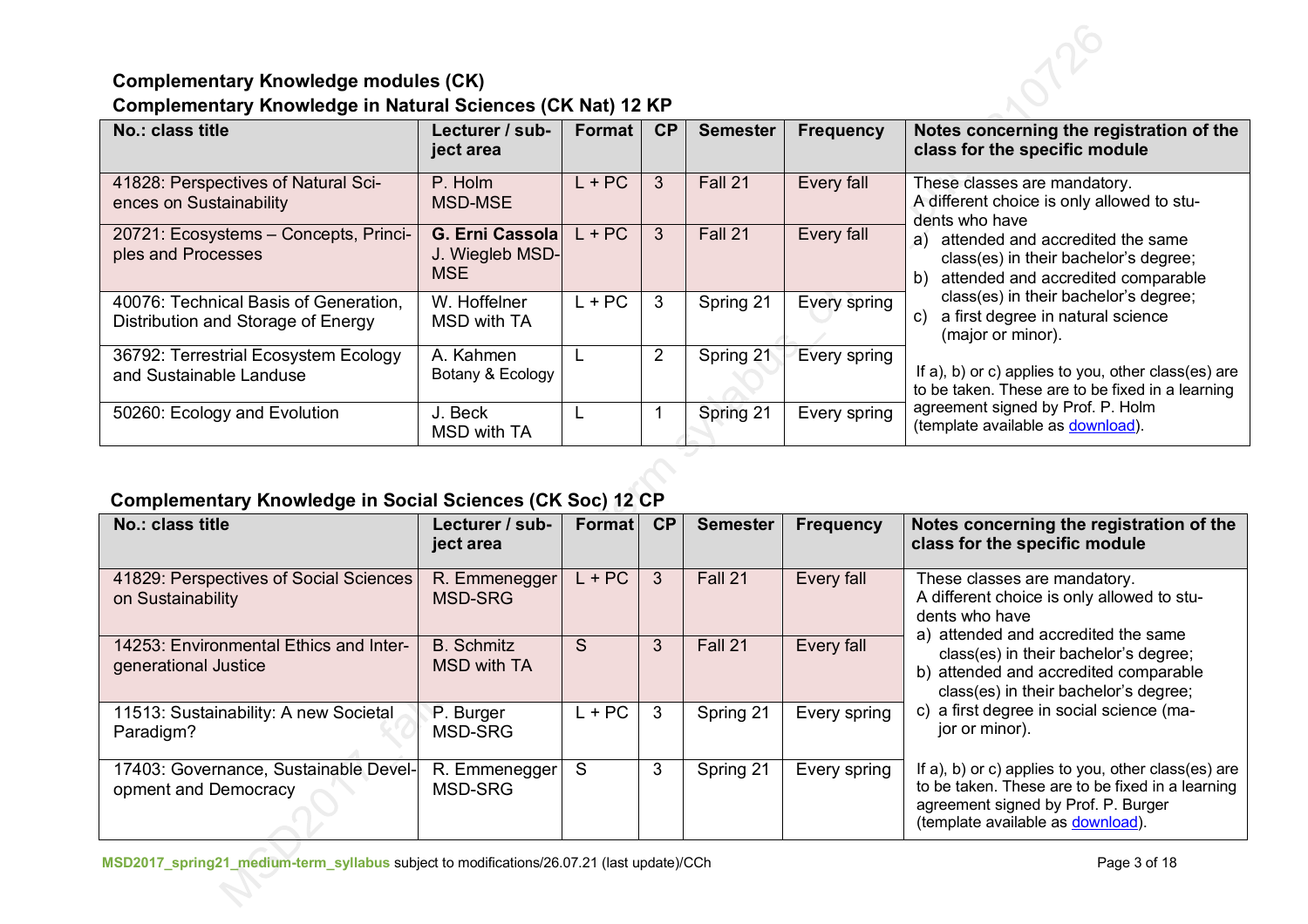

# **Complementary Knowledge in Economics (CK Econ) 12 CP**

| No.: class title                                             | Lecturer / sub-<br>ject area                                 | Format | CP | <b>Semester</b> | <b>Frequency</b> | Notes concerning the registration of the<br>class for the specific module                                                                                                                                                                                      |
|--------------------------------------------------------------|--------------------------------------------------------------|--------|----|-----------------|------------------|----------------------------------------------------------------------------------------------------------------------------------------------------------------------------------------------------------------------------------------------------------------|
| 48981: Intensive Introduction to Inter-<br>mediate Economics | D. Illic/Econ                                                |        | 6  | Fall 21         | Every fall       | These classes are mandatory.<br>A different choice is only allowed to stu-<br>dents who have<br>a) attended and accredited the same<br>class(es) in their bachelor's degree;<br>b) attended and accredited comparable<br>class(es) in their bachelor's degree; |
| 10160: Environmental and Resource<br><b>Economics</b>        | F. Krysiak/<br>EnvEcon-<br><b>MSD</b><br>F. Kuhlmey/<br>Econ |        | 6  | Spring 21       | Every spring     | c) a first degree in economics (major<br>or minor).<br>If a), b) or c) applies to you, other class(es) are<br>to be taken. These are to be fixed in a learning<br>agreement signed by Prof. F. Krysiak<br>(template available as download).                    |
|                                                              |                                                              |        |    |                 |                  |                                                                                                                                                                                                                                                                |

# **Interdisciplinary Research in Sustainability (IRS) 24 CP**

| No.: class title                                                                | Lecturer / sub-<br>ject area                                    | Format    | CP | <b>Semester</b> | <b>Frequency</b> | Notes concerning the registration of the<br>class for the specific module                                                               |
|---------------------------------------------------------------------------------|-----------------------------------------------------------------|-----------|----|-----------------|------------------|-----------------------------------------------------------------------------------------------------------------------------------------|
| 48953: Sustainable Develop-<br>ment: Introduction into Topics<br>and Approaches | P. Holm/MSE,<br>P. Burger/SRG,<br>F. Krysiak/ Env Ec<br>all MSD | <b>CL</b> | 3  | Fall 21         | Every fall       | Mandatory. Please consider the special<br>passing requirement for core lectures ac-<br>cording to the detailed course directory.        |
| 48954: Tools and Methods for Interdis-<br>ciplinary Research                    | M. Christen<br>MSD with TA-SRG                                  | CL        | 3  | Fall 21         | Every fall       | Mandatory. Please consider the special<br>passing requirement for core lectures ac-<br>cording to the detailed course directory.        |
| 48955: Tools and Methods of Natural<br>Sciences Research                        | G. Erni Cassola<br>MSE-MSD                                      | S         | 3  | Spring 21       | Every spring     | Mandatory. Methods in natural sciences.                                                                                                 |
| 60867: Qualitative Research in Sus-<br>tainility Science.                       | A. Sohre/MSD                                                    | K         | 3  | Spring 21       |                  | Mandatory. Methods in social sciences.<br>Those who have attended 50901 or 55161<br>in a former semester are not accepted any-<br>more. |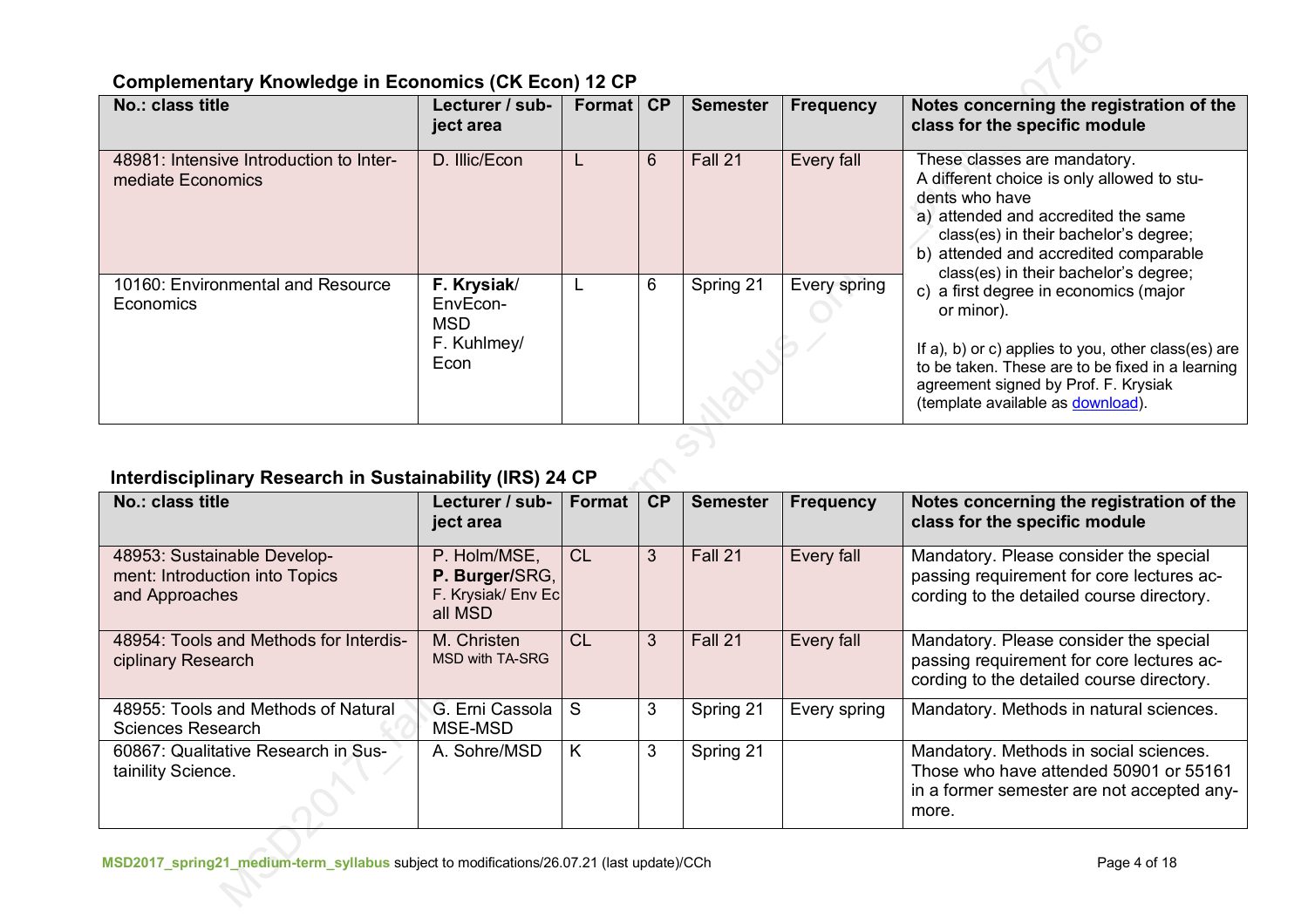| 50768: Methods in Economics: Sur-<br>vey Data Collection and Analytics                   | A. Kachi/Econ                                                                                 | Coll | 3 | Spring 21 | Every spring      | Mandatory. Methods in economics.                                                                                                                      |
|------------------------------------------------------------------------------------------|-----------------------------------------------------------------------------------------------|------|---|-----------|-------------------|-------------------------------------------------------------------------------------------------------------------------------------------------------|
| 50729: Training for Sustainabi-<br>lity Research                                         | P. Holm/MSE,<br>P. Burger/SRG,<br>F. Krysiak/ Env Ec<br>all MSD<br>M. Christen, TA<br>MSD-SRG | Pro  | 6 | Spring 21 | Every spring      | Mandatory.                                                                                                                                            |
| Master colloquium A: 50399: Intro-<br>duction to Ongoing MSD Master's<br><b>Thesis</b>   | P. Holm/MSE,<br>P. Burger/SRG,<br>F. Krysiak/ Env Ec<br>all MSD                               | Coll |   | Fall 21   | Every<br>semester | Mandatory.<br>Enrollment of the colloquia A, B and C ac-<br>cording to this listing. For details regarding<br>participation and assessment see course |
| Master colloquium B: 52317:<br>Presentation of Concepts of MSD<br><b>Master's Thesis</b> | P. Holm/MSE,<br>P. Burger/SRG,<br>F. Krysiak/ Env Ec<br>all MSD                               | Coll |   | Fall 21   | Every<br>semester | directory.                                                                                                                                            |
| Master colloquium C: 53982: Presenta-<br>tion of Results of MSD Master's Thesis          | P. Holm/MSE,<br>P. Burger/SRG,<br>F. Krysiak/ Env Ec<br>all MSD                               | Coll |   | Fall 21   | Every<br>semester |                                                                                                                                                       |
| $\mathbf{1}$ $\mathbf{1}$ $\mathbf{1}$ $\mathbf{2}$ $\mathbf{3}$                         |                                                                                               |      |   |           |                   |                                                                                                                                                       |

# **Core Competences module (CC)**

# **Core Competences in Natural Sciences (CC Nat) 15 CP**

| No.: class title                                                | Lecturer / sub-<br>ject area | Format   | CP | <b>Semester</b> | <b>Frequency</b>     | Notes concerning the registration of the<br>class for the specific module |
|-----------------------------------------------------------------|------------------------------|----------|----|-----------------|----------------------|---------------------------------------------------------------------------|
| 49077: Global Change Resources                                  | M. Andres<br>MSD with TA     | $L + PC$ | 3  | Fall 21         | Every fall           | Mandatory.                                                                |
| 50264: Global Change Ecology                                    | Ph. Hirsch et<br>al. MSE-MSD | $L + PC$ | 3  | Spring 21       | Every spring         | Mandatory.                                                                |
| 41821: Ecological Sustainability As-<br>pects of Climate Change | D. Schindler<br>MSD with TA  | $L + PC$ | 3  | Fall 21         | Irregular            | For choice.                                                               |
| 15999: Globalization of Water Re-<br>sources                    | H. Yang,<br>MSD with TA      | $L + PC$ | 3  | Fall 20         | Last time<br>fall 20 |                                                                           |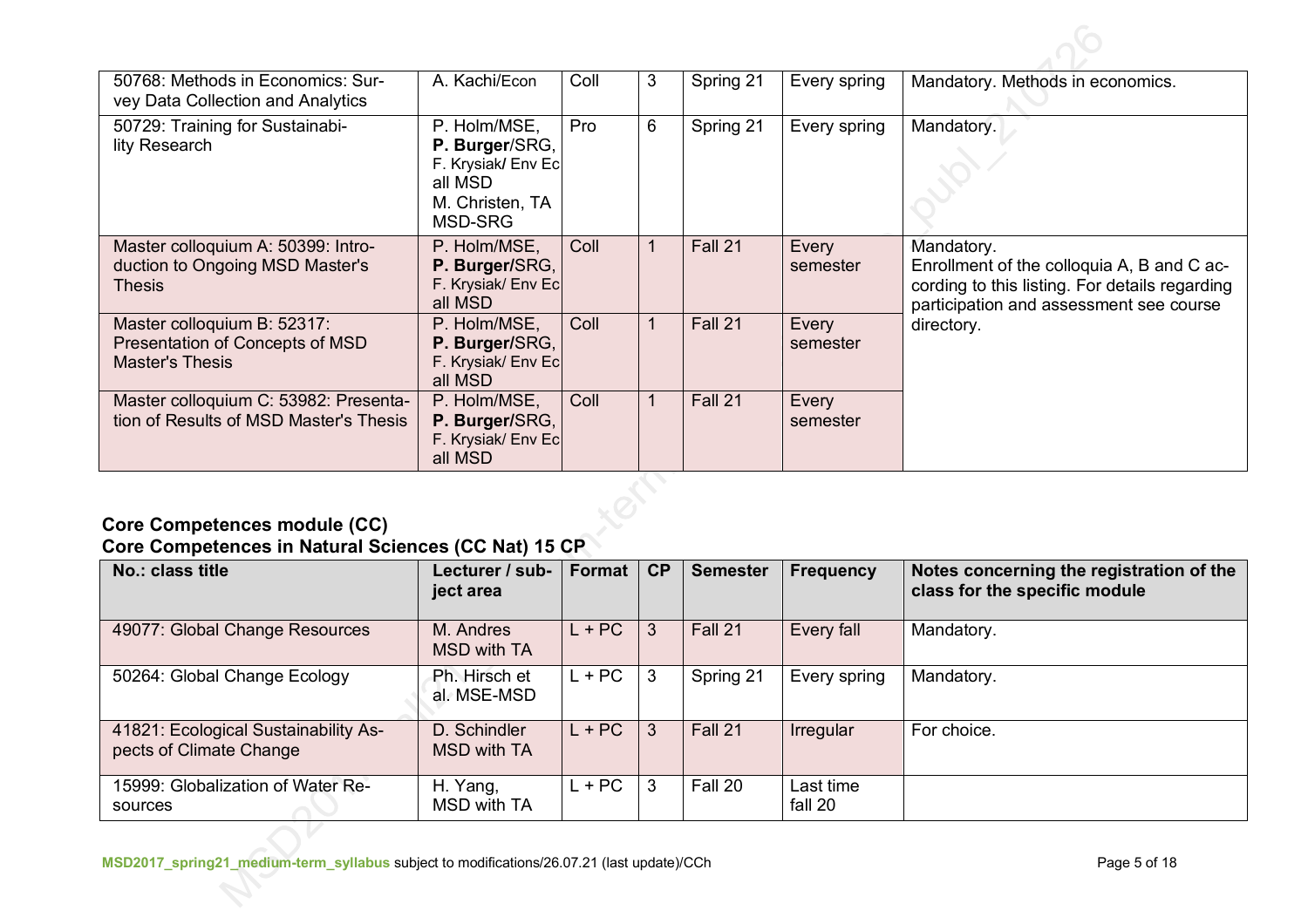| 25635: Environmental Systems:<br>Transformation of Energy Systems                                                                                  | R. Rechsteiner<br>Geosciences                                   | $L + PC$     | $\overline{2}$ | Fall 21   | Every 2nd fall | For choice.                                                                                                                                           |
|----------------------------------------------------------------------------------------------------------------------------------------------------|-----------------------------------------------------------------|--------------|----------------|-----------|----------------|-------------------------------------------------------------------------------------------------------------------------------------------------------|
| 62246: Sustainability in Practice                                                                                                                  | P. Holm/MSE,<br>P. Burger/SRG,<br>F. Krysiak/ EnvEco<br>all MSD | $\mathsf{C}$ | $\overline{2}$ | Fall 21   | First time     | The teaching committee strongly recom-<br>mends to accredit this course for the FASR<br>module. Special entry requirements and<br>course application. |
| 23839: Pedosphere and Hydrosphere -<br>Biogeochemistry and Modelling of Ele-<br>ment and Sediment Cycling                                          | Ch. Alewell<br>Geosciences                                      | $L + PC$     | 3              | Spring 20 | Every spring   | For choice. Takes place as a bloc course.                                                                                                             |
| 24172: Aquatic Ecosystems in Practice<br>(Marine or Freshwater) - Functional Ba-<br>sics and Interaction with the Anthropo-<br>sphere (new title). | P. Holm,<br>K. Bussmann,<br>Ph. Hirsch<br>MSD-MSE               | <b>FT</b>    | 3              | Spring 21 | Irregular      | For choice.<br>Those who have attended the field trip in<br>a former semester (under a different title)<br>cannot register again.                     |
| 24129: Sustainability in Ecosystem Re-<br>search (field trip)                                                                                      | <b>Ch. Alewell</b><br>A. Lang/ Geosci-<br>ences                 | <b>FT</b>    | $\overline{2}$ | Fall 20   | Irregular      | For choice. Field trip takes place as a<br>bloc course according announcement in<br>the detailed course directory.                                    |
| 12127: Sustainability in Ecosystem (pro-<br>ject)                                                                                                  |                                                                 | P            | 3              | Fall 20   | Irregular      | For choice. Only in combination with<br>24129.                                                                                                        |
| 60310: Introduction to organic farming<br>systems                                                                                                  | P. Mäder et. al<br>Botany with TA                               | $L + PC$     | 3 <sub>1</sub> | Spring 21 | First time     | For choice.                                                                                                                                           |
| 23832: Oceanography: Regional<br>Oceanography and Marine Ecosystems                                                                                | M. Lehmann<br>Geosciences                                       | $L + PC$     | $\overline{2}$ | Spring 21 | Every spring   | For choice.                                                                                                                                           |
| 27336 Vorlesung: Pflanzenschutz und<br>nachhaltiger Pflanzenbau                                                                                    | D. Klauser,<br>P. Flury/Integr.<br>Biology                      | Ł.           |                | Spring 21 | Every spring   | For choice.                                                                                                                                           |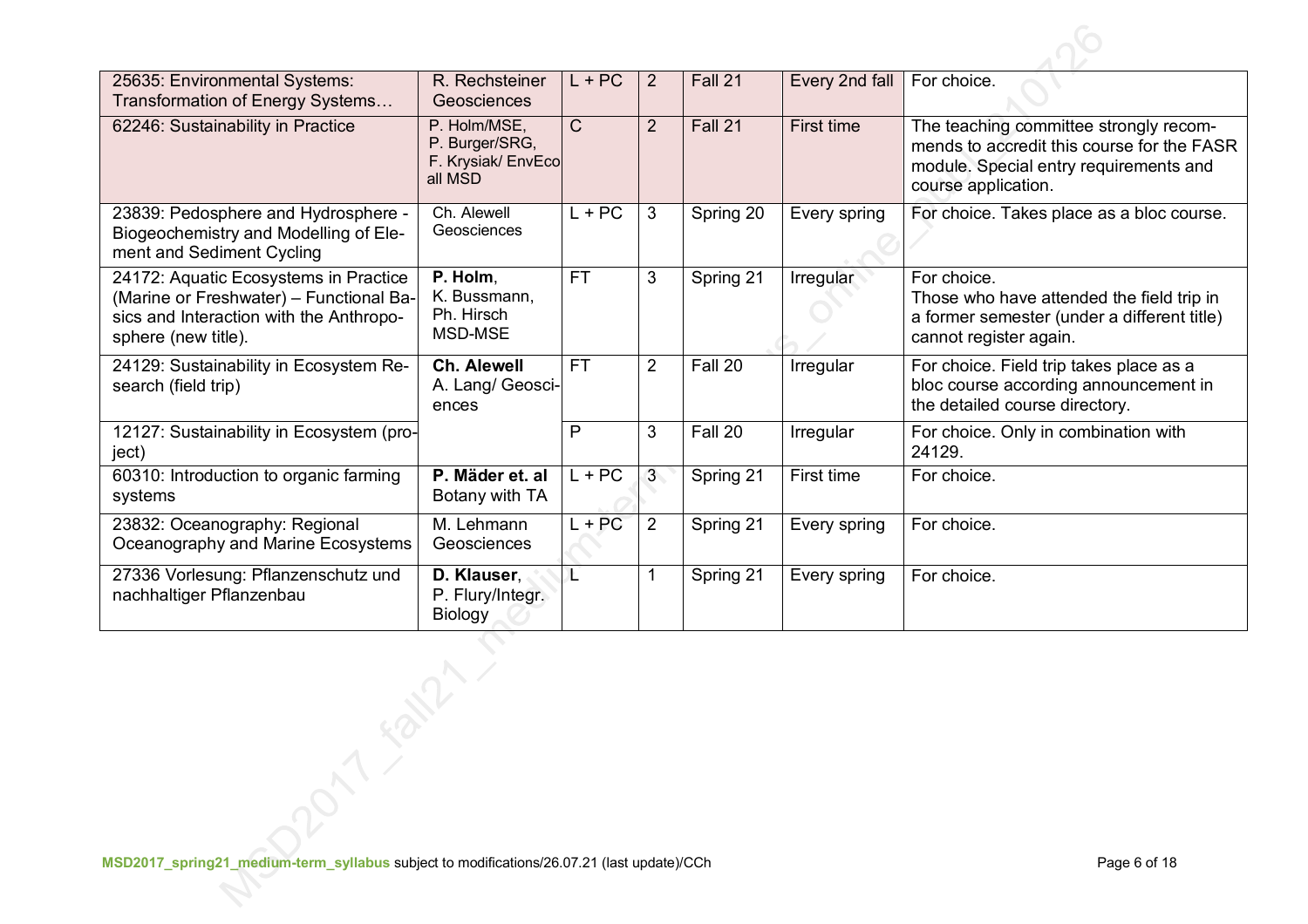

# **Core Competences in Social Sciences (CC Soc) 15 CP**

| No.: class title                                                                               | Lecturer / sub-<br>ject area                                   | <b>Format</b>  | CP             | <b>Semester</b> | <b>Frequency</b> | Notes concerning the registration of the<br>class for the specific module                                                                                         |
|------------------------------------------------------------------------------------------------|----------------------------------------------------------------|----------------|----------------|-----------------|------------------|-------------------------------------------------------------------------------------------------------------------------------------------------------------------|
| 14253: Environmental Ethics and Inter-<br>generational Justice                                 | <b>B.</b> Schmitz<br><b>MSD with TA</b>                        | <sub>S</sub>   | 3              | Fall 21         | Every fall       | Mandatory.                                                                                                                                                        |
| 11513: Sustainability: A New Societal<br>Paradigm?                                             | P. Burger<br><b>MSD-SRG</b>                                    | $L + PC$       | 3              | Spring 21       | Every spring     | Mandatory.                                                                                                                                                        |
| 15995: Political Ecology and Societal<br>Transformations from Anthropologi-<br>cal Perspective | P. van Eeuwijk<br>MSD with TA-<br>Ethno                        | <sub>S</sub>   | 3              | Fall 21         | Every fall       | For choice.                                                                                                                                                       |
| 41822: Governance of Energy Transition                                                         | A. Sohre<br><b>MSD-SRG</b>                                     | S.             | $\mathfrak{S}$ | Fall 21         | Irregular        | For choice.                                                                                                                                                       |
| 55407: Risk Society, Science and Nature                                                        | R. Emmeneg-<br>ger/MSD-SRG                                     | S              | 3              | Fall 21         | Irregular        | For choice.                                                                                                                                                       |
| 55408: Future Mobilities                                                                       | P. Burger<br><b>MSD-SRG</b>                                    | <sub>S</sub>   | 3              | Fall 21         | Irregular        | For choice.                                                                                                                                                       |
| 62246: Sustainability in Practice                                                              | P. Holm/MSE,<br>P. Burger/SRG,<br>F. Krysiak/EnvEco<br>all MSD | $\mathsf{C}$   | $\overline{2}$ | Fall 21         | First time       | For choice. The teaching committee<br>strongly recommends to accredit this<br>course for the FASR module. Special entry<br>requirements and application required. |
| 62624: The Climate Movement: Actors<br>and Strategies in the Context of Global<br>Governance   | B. Bornemann,<br>Soz.-SRG                                      | <sub>S</sub>   | 3              | Fall 21         | Once only        | For choice.                                                                                                                                                       |
| 43667: Changing Individual Energy Be-<br>haviour - Approaches and Strategies                   | P. Burger<br>MSD-SRG                                           | S              | 3              | Spring 21       | Every spring     | For choice.                                                                                                                                                       |
| 23620: Capabilities and Sustainability                                                         | M. Christen<br>MSD-SRG                                         | S              | 3              | Spring 19       | Irregular        | For choice.                                                                                                                                                       |
| 17403: Governance, Sustainable Devel-<br>opment and Democracy                                  | R. Emmeneg-<br>ger MSD-SRG                                     | $\overline{S}$ | 3              | Spring 21       | Every spring     | For choice.                                                                                                                                                       |
| 14254: Integrative Methods                                                                     | P. Burger<br>MSD-SRG                                           | S              | 3              | Spring 19       | Irregular        | For choice.                                                                                                                                                       |
| 57243: Quality of Life and Sustainability:<br><b>Theoretical and Empirical Approaches</b>      | P. Burger<br><b>MSD-SRG</b>                                    | S              | 3              | Spring 20       | First time       | For choice.                                                                                                                                                       |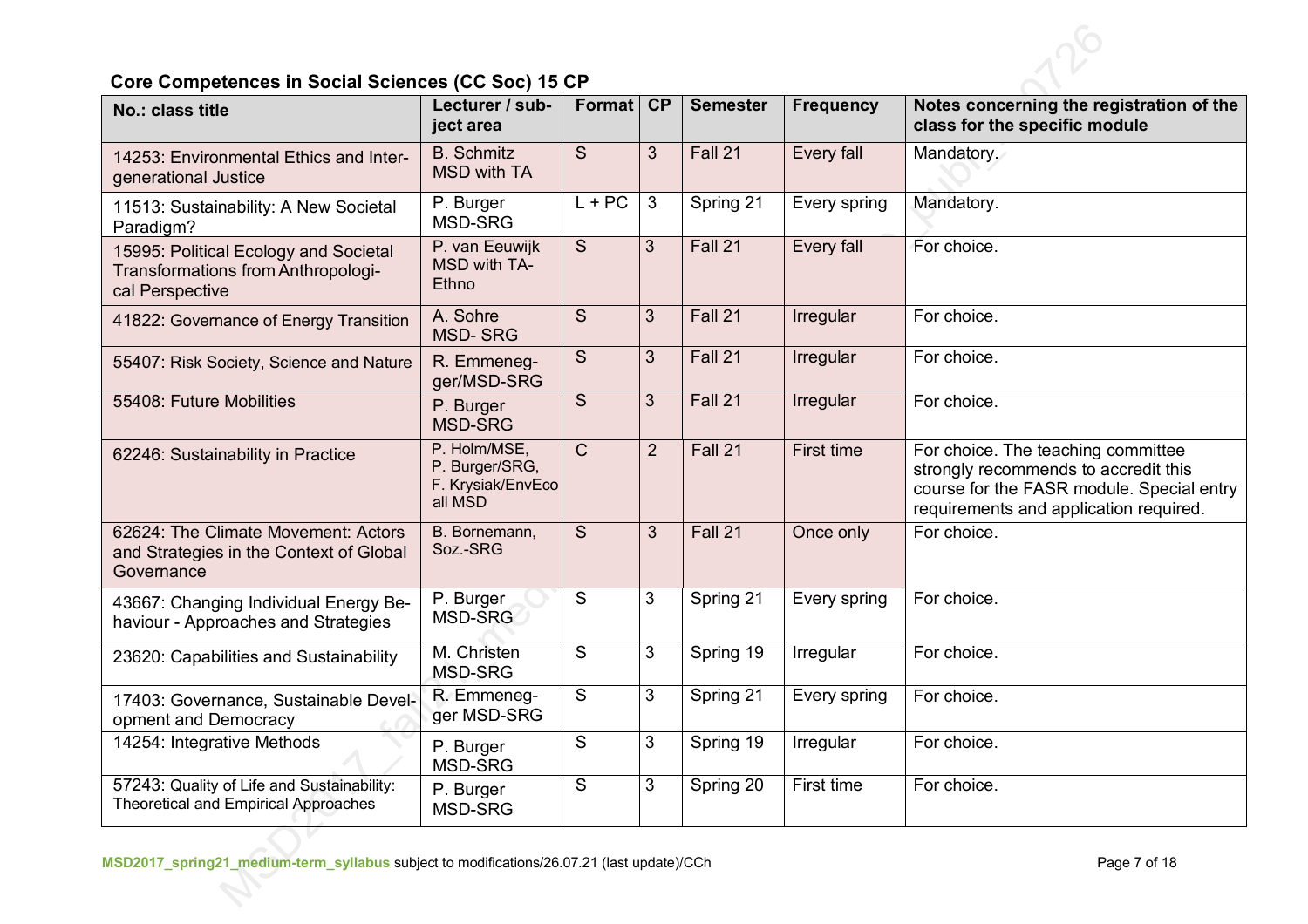### **Core Competences in Economics (CC Econ) 15 CP**

Revised master's degree programs in economics implemented by fall 21. Course offer is modified, more changes in the upcoming semesters. For details see medium-term syllabus of the faculty.

| No.: class title                                                                                                       | Lecturer / sub-<br>ject area | Format       | CP | <b>Semester</b>                  | <b>Frequency</b>  | Notes concerning the registration of the<br>class for the specific module            |
|------------------------------------------------------------------------------------------------------------------------|------------------------------|--------------|----|----------------------------------|-------------------|--------------------------------------------------------------------------------------|
| 14255: Environmental Economics (new<br>title)                                                                          | F. Krysiak/<br>MSD-EnvEcon   | L            | 3  | Fall 21                          | Every fall        | No mandatory courses for this module.<br>The choice of classes for this module is to |
| 12036: Econometrics                                                                                                    | K. Schmidheiny<br>/Econ      | L            | 6  | Fall 21                          | Every fall        | be done out of this list.<br>Please consider the detailed course direc-              |
| 48409: Corporate Responsibility (new<br>title)                                                                         | G. von Schnur-<br>bein/Econ  | Coll         | 3  | Fall 21                          | Every fall        | tory for more information regarding partici-<br>pation requirements etc.             |
| 62651: Theory of the Firm (new)                                                                                        | C. Roux/Econ                 | L            | 3  | Fall 21                          | Every fall        |                                                                                      |
| 41957: Advanced Econometrics (new<br>title)                                                                            | K. Schmidheiny<br>Econ       | L            | 3  | Fall 21                          | Every fall        |                                                                                      |
| 10639: Consumer Behaviour: Theoreti-<br>cal Foundations (new title)                                                    | M. Brendl/Econ               | Coll         | 3  | Fall 21                          | Every fall        |                                                                                      |
| 34505: Environmental Law and Public<br>Policy. Risk and Regulation: Sustaina-<br>bility in the Food Sector (new title) | J. Wargo/Econ                | L            | 3  | Summer<br>School:<br>16-26.08.21 | Irregular         |                                                                                      |
| 43030: Public Opinion and Science<br>Communication (new title)                                                         | A. Kachi/Econ                | L            | 3  | Fall 21                          | Every fall        |                                                                                      |
| 62643: Consumer Behavior: Market-<br>place Applications (new)                                                          | J. Laran/Econ                | $\mathsf{C}$ | 3  | Fall 21                          | <b>First time</b> |                                                                                      |
| 62650: Behavioral Science (new)                                                                                        | M. Brendl/Econ               | L            | 3  | Fall 21                          | <b>First time</b> |                                                                                      |
| 62705: Microeconomics of Decision<br>Making (new)                                                                      | G. Nöldeke/Econ              | L            | 3  | Fall 21                          | <b>First time</b> |                                                                                      |
| 56949: The Economics of Climate<br>Change                                                                              | R. Lordan-Per-<br>ret/Econ   | Coll         | 3  | Fall 21                          | <b>Every Fall</b> |                                                                                      |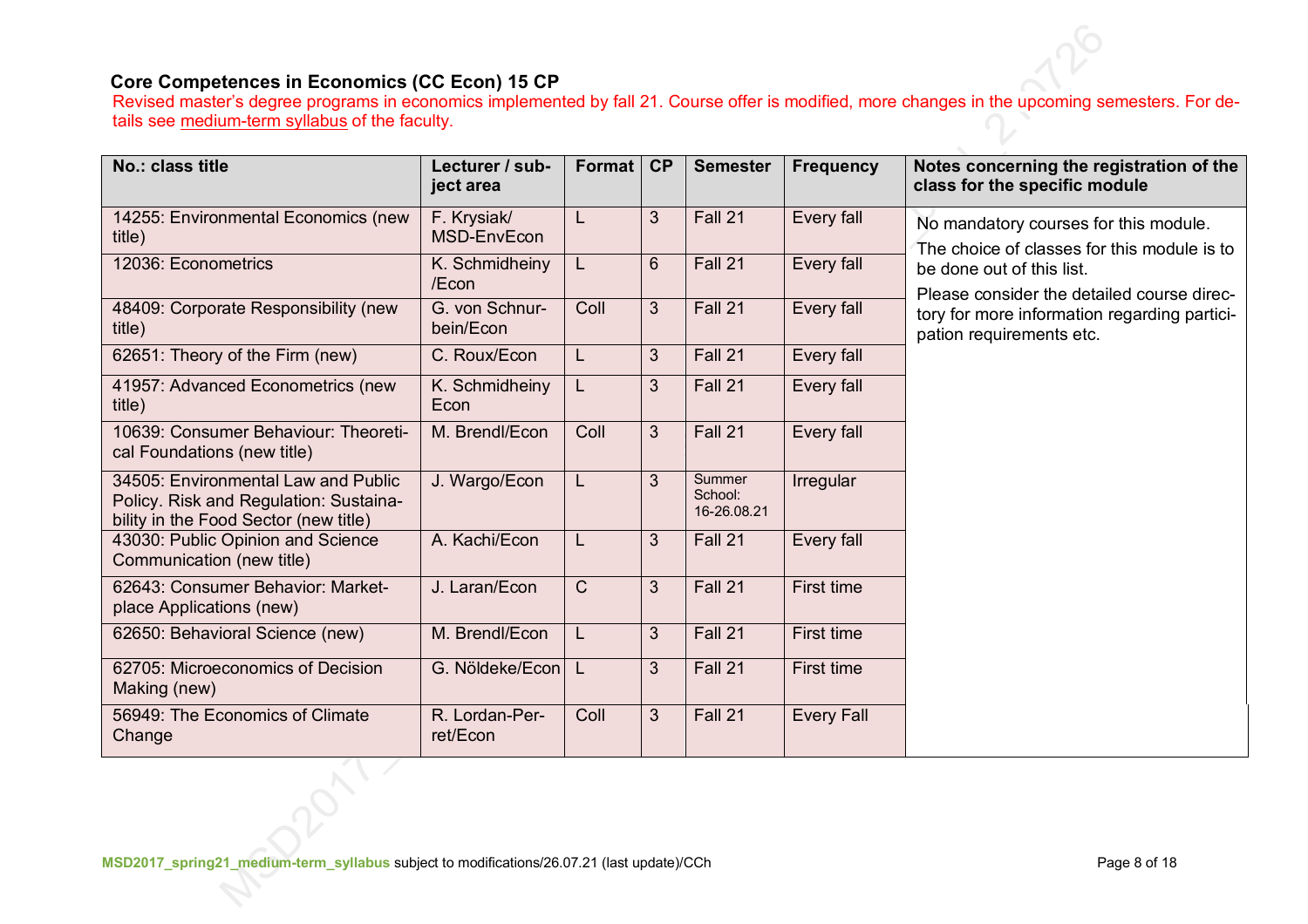| 62246: Sustainability in Practice                                             | P. Holm/MSE,<br>P. Burger/SRG,<br>F. Krysiak/ EnvEco<br>all MSD | $\mathsf{C}$   | 2              | Fall 21                   | First time   | The teaching committee strongly recom-<br>mends to accredit this course for the FASR<br>module. Special entry requirements and ap-<br>plication required. |
|-------------------------------------------------------------------------------|-----------------------------------------------------------------|----------------|----------------|---------------------------|--------------|-----------------------------------------------------------------------------------------------------------------------------------------------------------|
| 48407: Experimental Dev. Economics                                            | W. G. Jack                                                      |                | 3              | Fall 20                   | irregular    | NOTE: Special participation requirements<br>and application according to the infor-                                                                       |
| 40106: Game Theory & Theory of the<br>Firm                                    | D. Ilic, C. Roux<br>Econ                                        |                | 6              | Spring 21                 | Last time    | mation in the detailed course directory.                                                                                                                  |
| 40105: Macroeconomics and Finance                                             | S. Lein/Econ                                                    | L              | 6              | Spring 21                 | Last time    |                                                                                                                                                           |
| 10625: Advanced International Trade<br>and Business                           | R. Weder<br>Econ                                                | L              | 6              | Spring 21                 | Every spring |                                                                                                                                                           |
| 17691: International Trade, Resources<br>and the Environment                  | M. S. Taylor,<br>R. Weder/Econ                                  | L              | 3              | Cancelled<br>in spring 21 | Every spring |                                                                                                                                                           |
| 43498: Psychological Theory in Con-<br>sumer Behavior                         | M. Brendl<br>Econ                                               | Coll           | 6              | Spring 21                 | Every spring |                                                                                                                                                           |
| 10616: Machine Learning                                                       | D. Maringer/Econ                                                | L              | 3              | Spring 21                 | Every spring |                                                                                                                                                           |
| 16036: Microeconometrics: Nonlinear<br><b>Models and Statistical Learning</b> | Ch. Kleiber<br>Econ                                             |                | $\overline{3}$ | Spring 21                 | Every spring |                                                                                                                                                           |
| 56945: Dynamic Optimization in Envi-<br>ronmental Economics                   | P. Dato/Econ                                                    |                | 3              | Spring 21                 | Every spring |                                                                                                                                                           |
| 53713: Environmental and Energy Eco-<br>nomics                                | F. Krysiak<br>EnvEcon-MSD                                       | $\overline{S}$ | 6              | Spring 21                 | Every spring | NOTE: Special participation requirements<br>and application according to the infor-<br>mation in the detailed course directory.                           |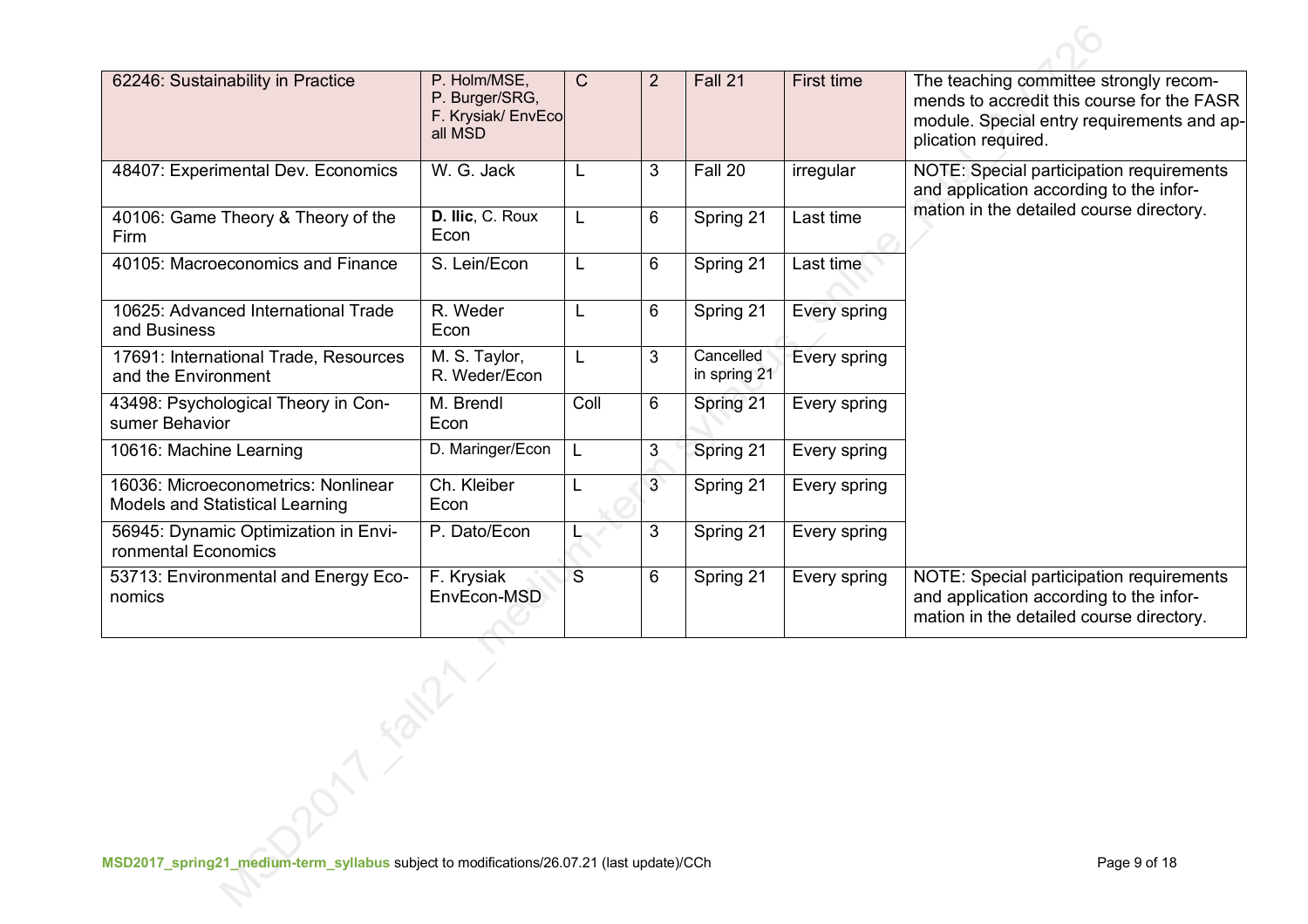### **Preparation Master's Thesis module (PM)**

**Preparation Master's Thesis in Natural Sciences (PM Nat) 15 CP** *The classes of this module are not published in the course directory but must be fixed and confirmed with a learning agreement (use MSD-form for this purpose, available on our website).*

| No.: class title                            | Lecturer / sub-<br>ject area                                    | Format        | CP                                | <b>Semester</b> | <b>Frequency</b>  | Notes concerning the registration of the<br>class for the specific module                                                                                                                                                                                                                                                                                                           |
|---------------------------------------------|-----------------------------------------------------------------|---------------|-----------------------------------|-----------------|-------------------|-------------------------------------------------------------------------------------------------------------------------------------------------------------------------------------------------------------------------------------------------------------------------------------------------------------------------------------------------------------------------------------|
| 49078: Research Design Master's The-<br>sis | P. Holm/MSE,<br>P. Burger/SRG,<br>F. Krysiak/ Env Ec<br>all MSD | $\mathcal{C}$ | $\mathbf{3}$                      | Fall 21         | Every<br>semester | Mandatory.                                                                                                                                                                                                                                                                                                                                                                          |
| 62247: MSD Life Science                     | P. Holm<br>J. Wiegleb<br><b>MSE-MSD</b>                         | Coll          | 1                                 | Fall 21         | Every<br>semester | Mandatory for all students who write the<br>master's thesis within the focus area of nat-<br>ural science – to be transferred to this mod-<br>ule (published in the Core Competences in<br>Natural Science module).<br>Students who register for this colloquium<br>more than once, may transfer the additional<br>credits to the Focal Areas in Sustainability<br>Research module. |
| Independent Research Work (IRW)             | P. Holm et al.<br><b>MSE-MSD</b>                                |               | $6\phantom{1}$<br><b>or</b><br>11 | On agreement    |                   | Mandatory for all students who write the<br>master's thesis within the focus area of nat-<br>ural science. The performance has to be<br>fixed and confirmed in a learning contract<br>in advance. It either contains 6 CP (if you<br>write an additional seminar paper of 5 CP)<br>or 11 CP (without seminar paper). Use<br>template of LC from MOnA.                               |
| <b>Seminar Paper</b>                        | P. Holm et al.<br><b>MSE-MSD</b>                                |               | 5                                 | On agreement    |                   | Only if students opt for the IRW of 6 CP.<br>The performance has to be fixed and con-<br>firmed in a learning contract in advance.<br>Use template of LC from MOnA.                                                                                                                                                                                                                 |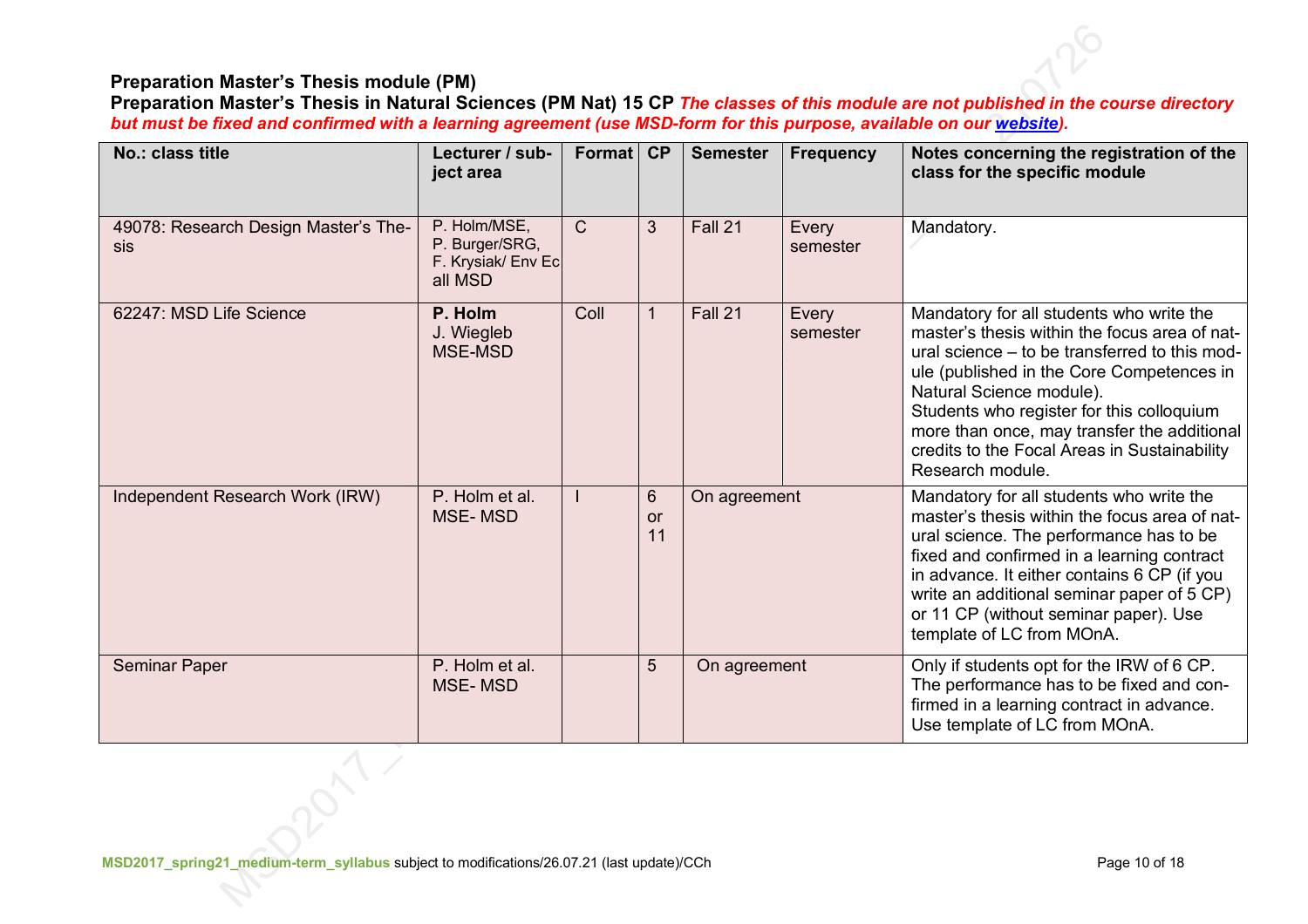

| No.: class title                                                                 | Lecturer / sub-<br>ject area                                    | Format       | CP             | <b>Semester</b> | <b>Frequency</b>  | Notes concerning the registration of the<br>class for the specific module           |
|----------------------------------------------------------------------------------|-----------------------------------------------------------------|--------------|----------------|-----------------|-------------------|-------------------------------------------------------------------------------------|
| 49078: Research Design Mas-<br>ter's Thesis                                      | P. Holm/MSE.<br>P. Burger/SRG,<br>F. Krysiak/ Env Ec<br>all MSD | $\mathsf{C}$ | $\overline{3}$ | Fall 21         | Every<br>semester | Mandatory.                                                                          |
| 57245: Sustainability Science Research<br>(social dimension)                     | P.Burger<br><b>SRG-MSD</b>                                      | Coll         | $\mathbf{1}$   | Fall 21         | Every<br>semester | Mandatory.                                                                          |
| 50267: Current Topics in Social<br>Science Based on Sustainabil-<br>ity Research | A. Sohre<br><b>SRG-MSD</b>                                      | S            | 3              | Spring 21       | Every spring      | Mandatory.                                                                          |
| Methods: 46737: Experimental re-<br>search methods in social sciences            | I. Schubert<br><b>SRG-MSD</b>                                   | S            | 3              | Spring 21       | Irregular         | For this module students have to attend a<br>method course of min. 3 CP. The choice |
| Methods: 31938: Qualitative Data Anal-<br>ysis in African Studies                | E. Macamo<br>Afr. Studies                                       | S            | 3              | Fall 21         | Every fall        | is to be done out of this list.                                                     |
| Methods: 48555: Research Methods in<br>Social and Political Science (new title)  | D. Höhmann<br>Politic. Sciences                                 | <sub>S</sub> | 3              | Fall 21         | Every fall        |                                                                                     |
| Methods: 49855: Research Methods in<br>Social and Political Science (new title)  | D. Höhmann<br>Politic. Sciences                                 | Tut          | $\overline{2}$ | Fall 21         | Every fall        |                                                                                     |
| Seminar Paper                                                                    |                                                                 |              | 5              | On agreement    |                   | Mandatory. Details regarding modalities see<br>fact sheet master's graduation.      |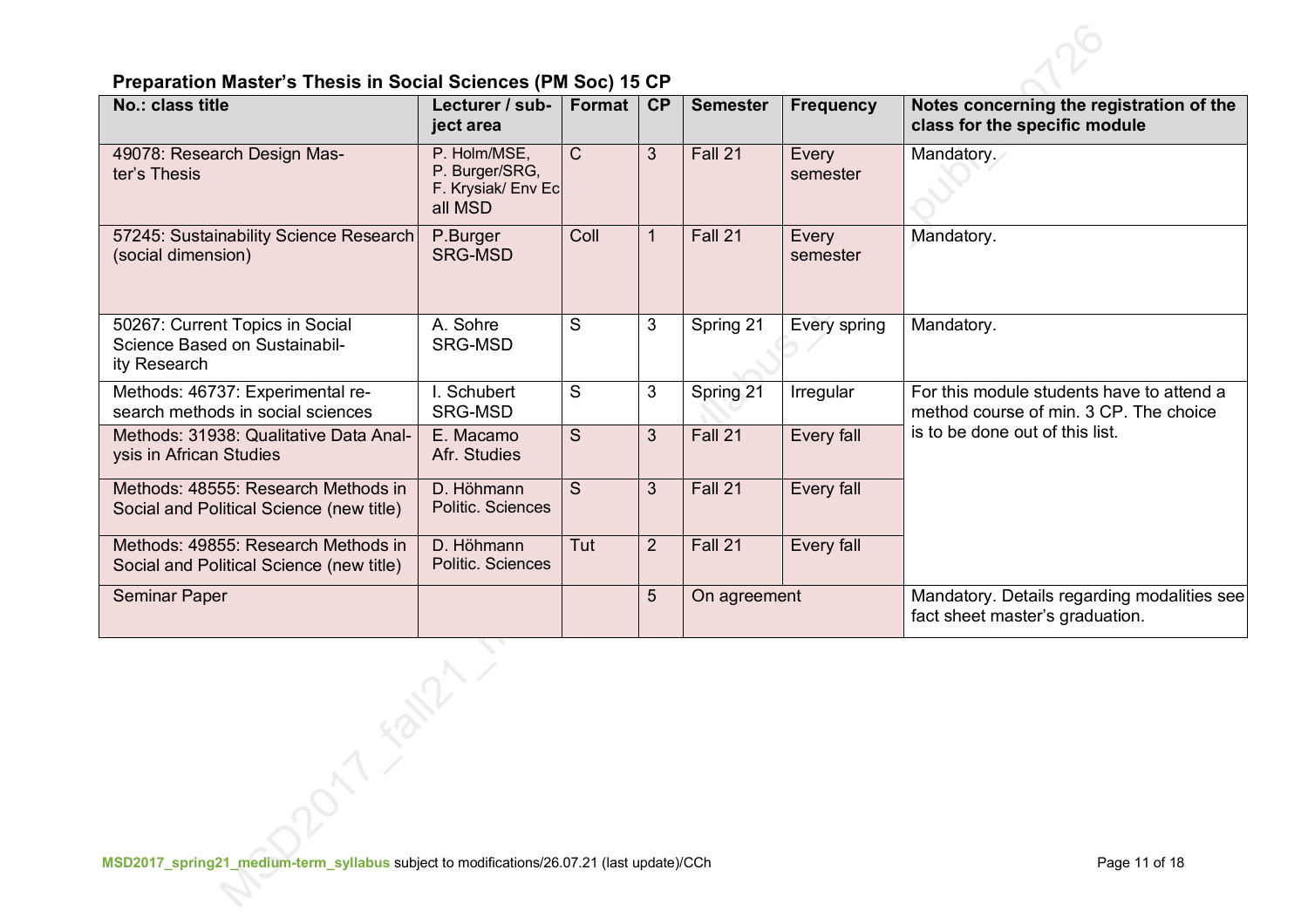### **Preparation Master's Thesis in Economics (PM Econ) 15 CP**

Revised master's degree programs in economics implemented by fall 21. Course offer is modified, more changes in the upcoming semesters. For details see medium-term syllabus of the faculty.

| No.: class title                                             | Lecturer / sub-<br>ject area                                   | Format       | CP               | <b>Semester</b> | <b>Frequency</b>    | Notes concerning the registration of the<br>class for the specific module              |
|--------------------------------------------------------------|----------------------------------------------------------------|--------------|------------------|-----------------|---------------------|----------------------------------------------------------------------------------------|
| 49078: Research Design Mas-<br>ter's Thesis                  | P. Holm/MSE,<br>P. Burger/SRG,<br>F. Krysiak/EnvEco<br>all MSD | $\mathsf{C}$ | 3                | Fall 21         | Every<br>semester   | Mandatory.                                                                             |
| 14255: Environmental Economics (new<br>title)                | F. Krysiak<br>EnvEcon-MSD                                      |              | 3                | Fall 21         | Every fall          | No other mandatory courses for this mod-<br>ule. The choice of classes for this module |
| 12036: Econometrics                                          | K. Schmidheiny/<br>Econ                                        |              | $6 \overline{6}$ | Fall 21         | Every fall          | is to be done out of this list.<br>Please consider the detailed course direc-          |
| 29002: Electricity Markets                                   | H. Weigt/Econ                                                  |              | 3                | Fall 21         | Every fall          | tory for more information regarding partici-<br>pation requirements etc.               |
| 10637: Internationale Politische<br>Ökonomie (new)           | C. Hefeker/Econ   L                                            |              | 3                | Fall 21         | Every fall          |                                                                                        |
| 31950: Corporate Governance                                  | <b>A. Kind &amp; M.</b><br>Poltera/Econ                        |              | 3                | Fall 21         | Every fall          |                                                                                        |
| 40106: Game Theory and Theory of the<br>Firm                 | D. Ilic, C. Roux<br>Econ                                       |              | 6                | Spring 21       | Last time           |                                                                                        |
| 17691: International Trade, Resources<br>and the Environment | M. S. Taylor,<br>R. Weder/Econ                                 |              | 3                | Spring 21       | <b>Every Spring</b> |                                                                                        |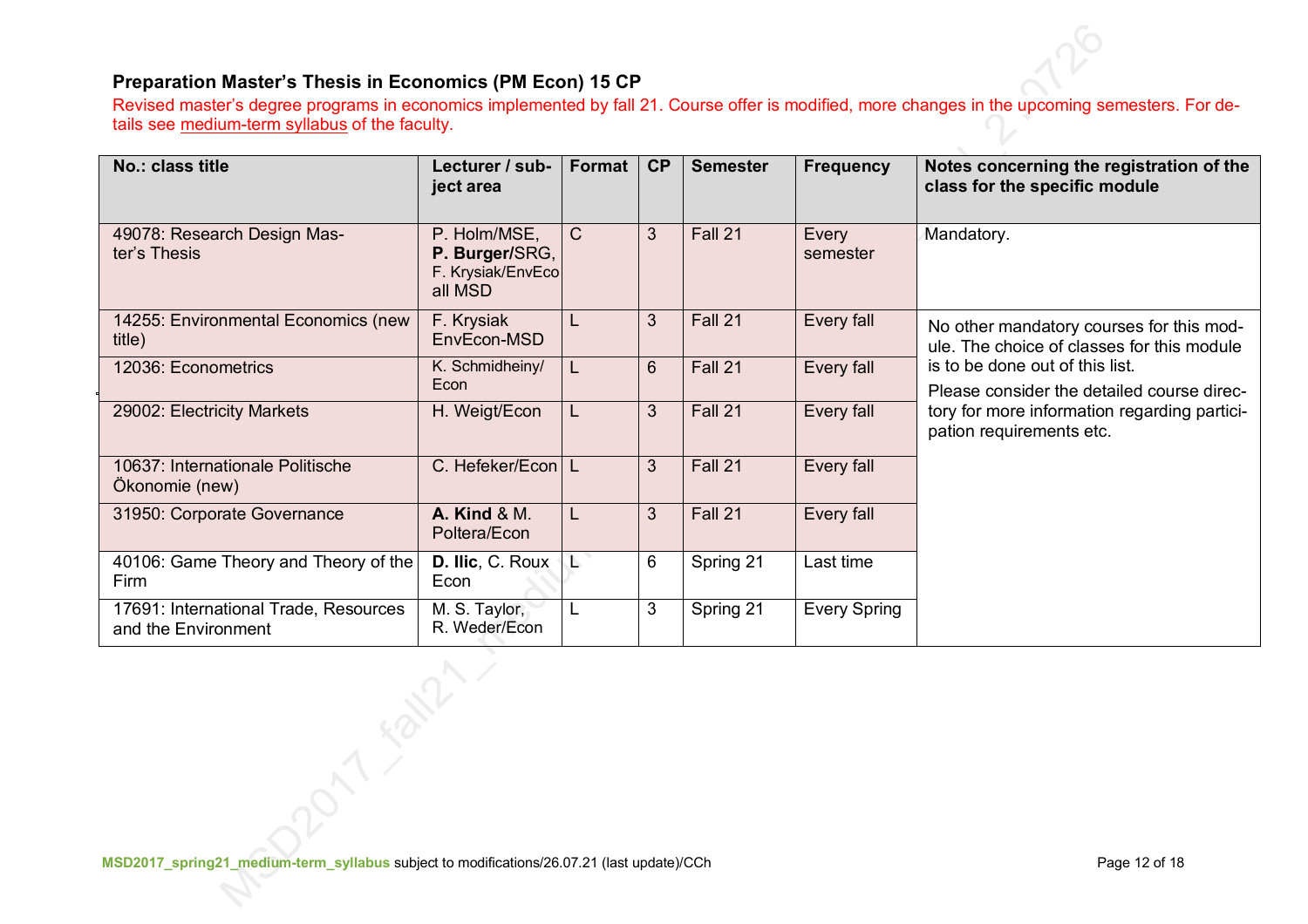#### **Focal Areas in Sustainability Research module (FASR) 12 CP**

**List of recommended courses: subject to modifications. For more offers see online detailed course directory**

There is no notification of courses for this module in the detailed course directory (published each semester). The students make their choice by themselves. The list below serves as a suggestion for the "FASR" module and covers one part of possible classes. We also recommend to review the course directories of other master's programs for lectures related to sustainable development (e.g. Changing Societies, Biology, Sociology, Economics, etc).

When choosing other classes, two criteria have tobe considered:

- 1. The class has to be offered on master level module by the program in charge (see details in the course directory).
- 2. The class has to have a clear connection to sustainabledevelopment.

If you come across a course which is not listed and you would like to know whether it will be recognized or not you can send an email to coordination- $\text{msd@unibas.ch.}$  Please list the course with the entire title and add the link to relevant entry of the detailed course directory, otherwise we cannot verify the potential recognition.

**The courses have to be fixed in a learning agreement**. Fact sheet and template are available on the website MSD/see downloads MSD 2017: https://www.msd.unibas.ch/en/services/downloads/msd-2017/

**MAKE SURE** you fulfill the **participation requirements** for the courses of your choice. Also, consider the details in the online course directory regarding **course application** and **enrollment**.

#### **Natural Sciences**

*NOTE: make sure, you fulfill any participation criteria. Especially, if you like to take a class in natural sciences and you have chosen the focus area in* social sciences or in economics, you must have completed the "Complementary Knowledge in Natural Sciences" module (at least 8 out of 12 CP).

| No.: class title                                                     | Lecturer     | Format   | CP | Frequency           | Notes concerning the registration of the class for the<br>specific module                                                                                                                              |
|----------------------------------------------------------------------|--------------|----------|----|---------------------|--------------------------------------------------------------------------------------------------------------------------------------------------------------------------------------------------------|
| 41828: Perspectives of Natural<br><b>Sciences on Sustainability</b>  | P. Holm      | $L + PC$ | 3  | Every fall          | Offered by the MSD/TQNE: only for students without ac-<br>ademic background in natural sciences and if they don't<br>have to attend it for the "Complementary Knowledge in<br>Natural Science" module. |
| 41821: Ecological Sustainability<br><b>Aspects of Climate Change</b> | D. Schindler | $L + PC$ | 3  | <b>Every fall</b>   | Offered by the MSD.<br>Special course inscription and entry requirements.                                                                                                                              |
| 50264: Global Change Ecology                                         | P. Hirsch    | $L + PC$ | -3 | <b>Every spring</b> | Offered by the MSD.<br>Special course inscriptions and entry requirements.                                                                                                                             |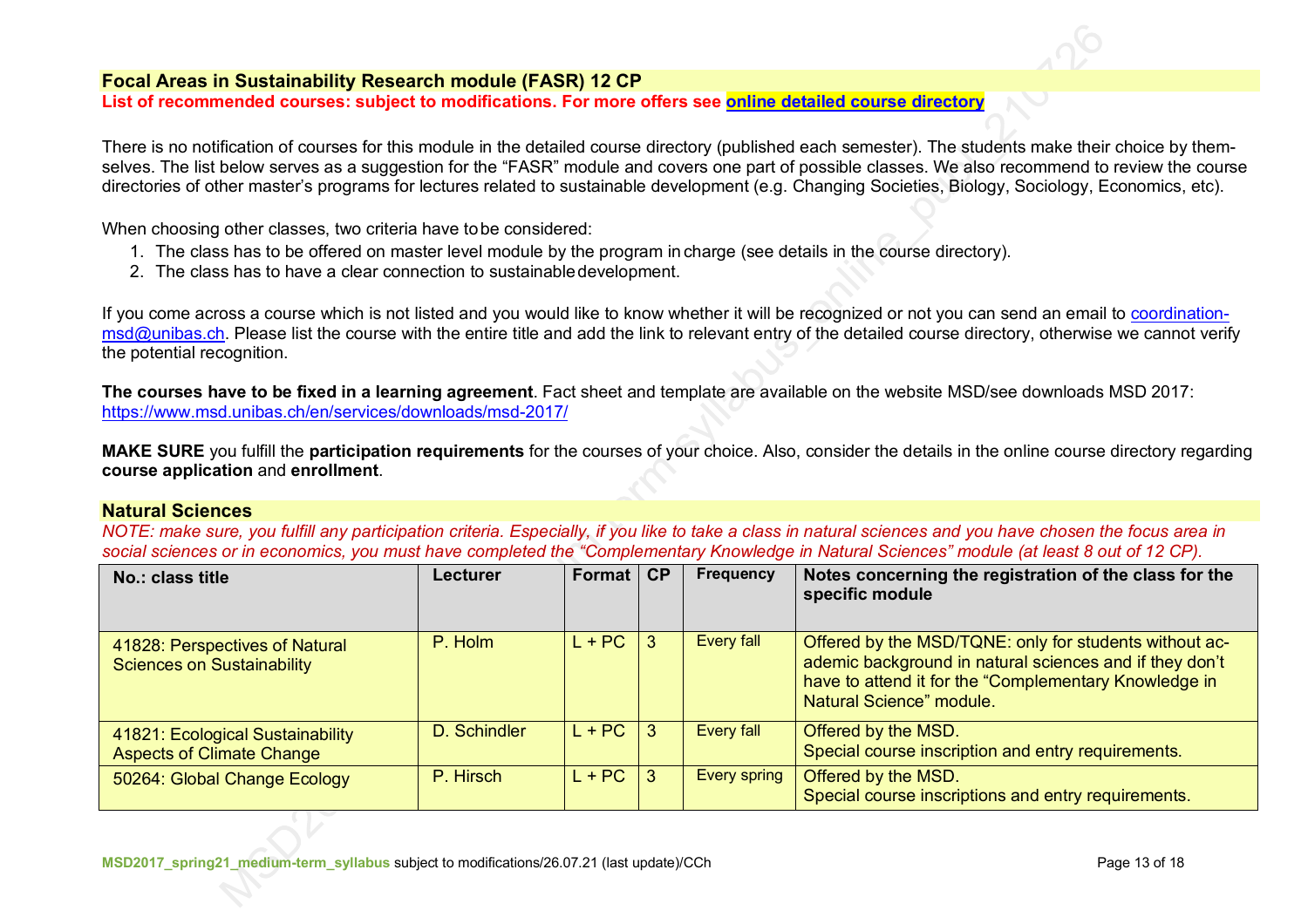| 49077: Global Change Re-<br>sources                                                                  | M. Andres               | $L + PC$        | 3              | <b>Every fall</b>            | Students with focus area in natural sciences can't trans-<br>fer the credits to the FASR module.                                                                                  |
|------------------------------------------------------------------------------------------------------|-------------------------|-----------------|----------------|------------------------------|-----------------------------------------------------------------------------------------------------------------------------------------------------------------------------------|
| 41280: Tree and Forest Ecology                                                                       | G. Hoch<br>M. Arend     | L               | $\overline{2}$ | <b>Every fall</b>            |                                                                                                                                                                                   |
| 23138: Sustainable Plant Systems                                                                     | S. Martinez             | L               | $\overline{2}$ | <b>Every fall</b>            |                                                                                                                                                                                   |
| 22696: Environmental Systems: Atmo-<br>sphere                                                        | S. Reimann              | L               | 3              | <b>Every fall</b>            |                                                                                                                                                                                   |
| 11718: Current Ecological and Health<br><b>Issues in Africa</b>                                      | G. Fink,<br>J. Utzinger | S               | $\overline{2}$ | <b>Every fall</b>            |                                                                                                                                                                                   |
| 34578: Invasionsbiologie                                                                             | H.-P. Rusterholz        | L               | $\overline{2}$ | <b>Every fall</b>            |                                                                                                                                                                                   |
| 41280: Tree and Forest Ecology                                                                       | G. Hoch et al.          | L               | $\overline{2}$ | <b>Every fall</b>            |                                                                                                                                                                                   |
| 12127: Sustainability in Ecosystem<br><b>Research</b>                                                | C. Alewell,<br>A. Lang  | P               | 3              | <b>Irregular</b>             | Only in combination with 24129.                                                                                                                                                   |
| 24129: Field trip: Sustainability in<br><b>Ecosystem Research</b>                                    | C. Alewell,<br>A. Lang  | <b>FT</b>       | $\overline{2}$ | Irregular                    |                                                                                                                                                                                   |
| 15999: Globalization of Water Re-<br>sources                                                         | H. Yang                 | $L + PC$        | 3              | <b>Last time</b><br>fall 20. | Offered by the MSD.<br>Last time fall 20.                                                                                                                                         |
| 23837: Soil System Sciences: Carbon<br><b>Dynamics and Global Change</b>                             | J. Leifeld              | $L + PC$        | 3              | Every 3. se-<br>mester       |                                                                                                                                                                                   |
| 39717: Environmental Management:<br><b>Flood Management in Switzerland</b>                           | V. Röthlis-<br>berger   | $\overline{PC}$ | $\overline{2}$ | <b>Irregular</b>             |                                                                                                                                                                                   |
| 46957: Global Governance to Local Pol-<br>icy: The Climate Change and Biodiver-<br>sity Perspectives | H. Rueff                | $L + PC$        | 3              | <b>Irregular</b>             |                                                                                                                                                                                   |
| 50260: Ecology and Evolution                                                                         | J. Beck                 |                 | 1              | <b>Every spring</b>          | Offered by the MSD.                                                                                                                                                               |
| 40076: Technical Basis of Generation,<br>Distribution and Storage of Energy                          | W. Hoffelner            | $L + PC$        | 3              | <b>Every spring</b>          | Students with focus area in social sciences and economics<br>can't transfer the credits to the FASR module as the three<br>courses are mandatory for the "Complementary Knowledge |
| 36792: Terrestrial Ecosystem Ecology<br>and Sustainable Landuse                                      | A. Kahmen               | L               | $\overline{2}$ | <b>Every spring</b>          | in Natural Sciences" module.                                                                                                                                                      |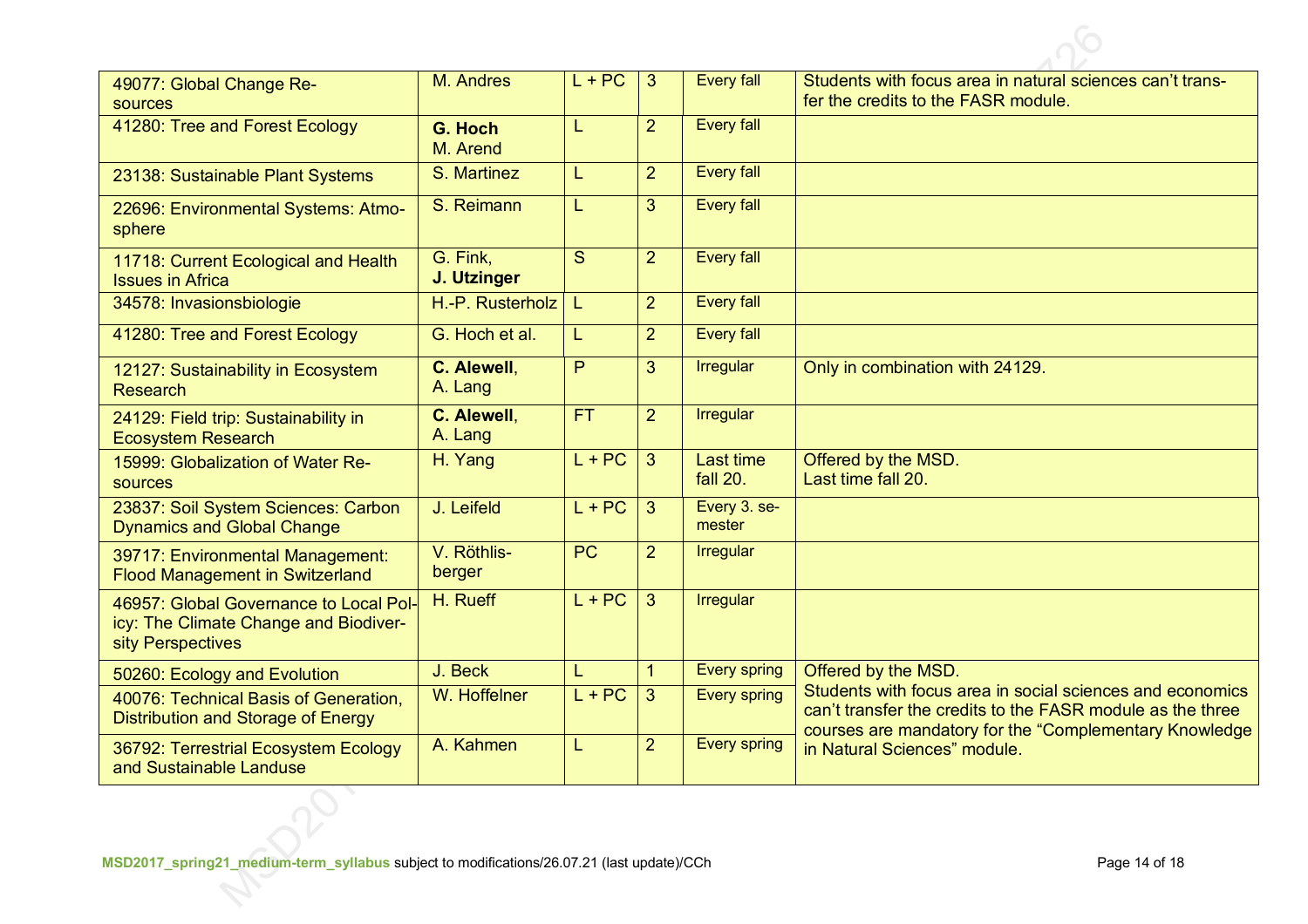| 24172: Aquatic Ecosystems in Practice<br>(Marine or Freshwater) - Functional Ba-<br>sics and Interaction with the Anthropo-<br>sphere (new title). | P. Holm,<br>K. Bussmann,<br>Ph. Hirsch            | FT.       | 3 | <b>Irregular</b>                  | Offered by the MSD. (Former title: Marine Biological Con-<br>siderations at the Strait of Gibraltar). Those who have par-<br>ticipated on the field trip during a former semester cannot<br>attend it a second time. |
|----------------------------------------------------------------------------------------------------------------------------------------------------|---------------------------------------------------|-----------|---|-----------------------------------|----------------------------------------------------------------------------------------------------------------------------------------------------------------------------------------------------------------------|
| 23827: Soil System Sciences: Carbon<br><b>Dynamics and Global Change</b>                                                                           | J. Leifeld                                        | $L + PC$  | 3 | Every 3. se-<br>mester            |                                                                                                                                                                                                                      |
| 33587: Praktische Aspekte der Boden-<br>biologie in der Landwirtschaft                                                                             | P. Mäder                                          | $L + PC$  | 3 | Every spring                      |                                                                                                                                                                                                                      |
| 33155: Marine Biogeochemistry and Bi-<br>ology in Elba, Italy                                                                                      | M. Lehmann et al.                                 | <b>FT</b> | 4 | Every 2nd<br>spring semes-<br>ter | Special registration procedure; see online course directory                                                                                                                                                          |
| 60310: Introduction to organic farming<br>systems                                                                                                  | P. Mäder et. al<br>Botany with TA                 | $L + PC$  | 3 | First time in<br>spring 21        | Co-offered by the MSD.                                                                                                                                                                                               |
| 23832: Oceanography: Regional<br>Oceanography and Marine Ecosystems                                                                                | M. Lehmann<br><b>Geosciences</b>                  | $L + PC$  | 2 | <b>Every spring</b>               |                                                                                                                                                                                                                      |
| 27336: Pflanzenschutz und nachhaltiger<br>Pflanzenbau                                                                                              | D. Klauser,<br>P. Flury/Integr.<br><b>Biology</b> | L         |   | Every spring                      |                                                                                                                                                                                                                      |
| 20045: Alpine Plant Ecology                                                                                                                        | E. Hiltbrunner et<br>al.                          | <b>FT</b> | 3 | Every spring                      |                                                                                                                                                                                                                      |

### **Social Sciences**

*NOTE: make sure, you fulfill any participation criteria. Especially, if you like to take a class in social sciences and you have chosen the focus area in natural sciences or in economics, you must have completed the "Complementary Knowledge in Social Sciences" module (at least 8 out of 12 CP)*

| No.: class title                                                                                    | <b>Lecturer</b>         | Format   | <b>CP</b> |            | Frequency Remarks (for details see online course directory)                                                                                                                                           |
|-----------------------------------------------------------------------------------------------------|-------------------------|----------|-----------|------------|-------------------------------------------------------------------------------------------------------------------------------------------------------------------------------------------------------|
| 41829: Perspectives of Social Sciences<br>on Sustainability                                         | R. Emmeneg-<br>ger      | $L + PC$ |           | Every fall | Offered by the MSD/TQNE: only for students without aca-<br>demic background in social sciences and if they don't have<br>to attend it for the "Complementary Knowledge in Natural<br>Science" module. |
| 15995: Political Ecology and Societal<br><b>Transformations from Anthropological</b><br>Perspective | <b>P. Van Eeuwijk S</b> |          |           | Every fall | The below listed courses are ffered by the MSD.<br>Special course inscriptions and entry requirements.                                                                                                |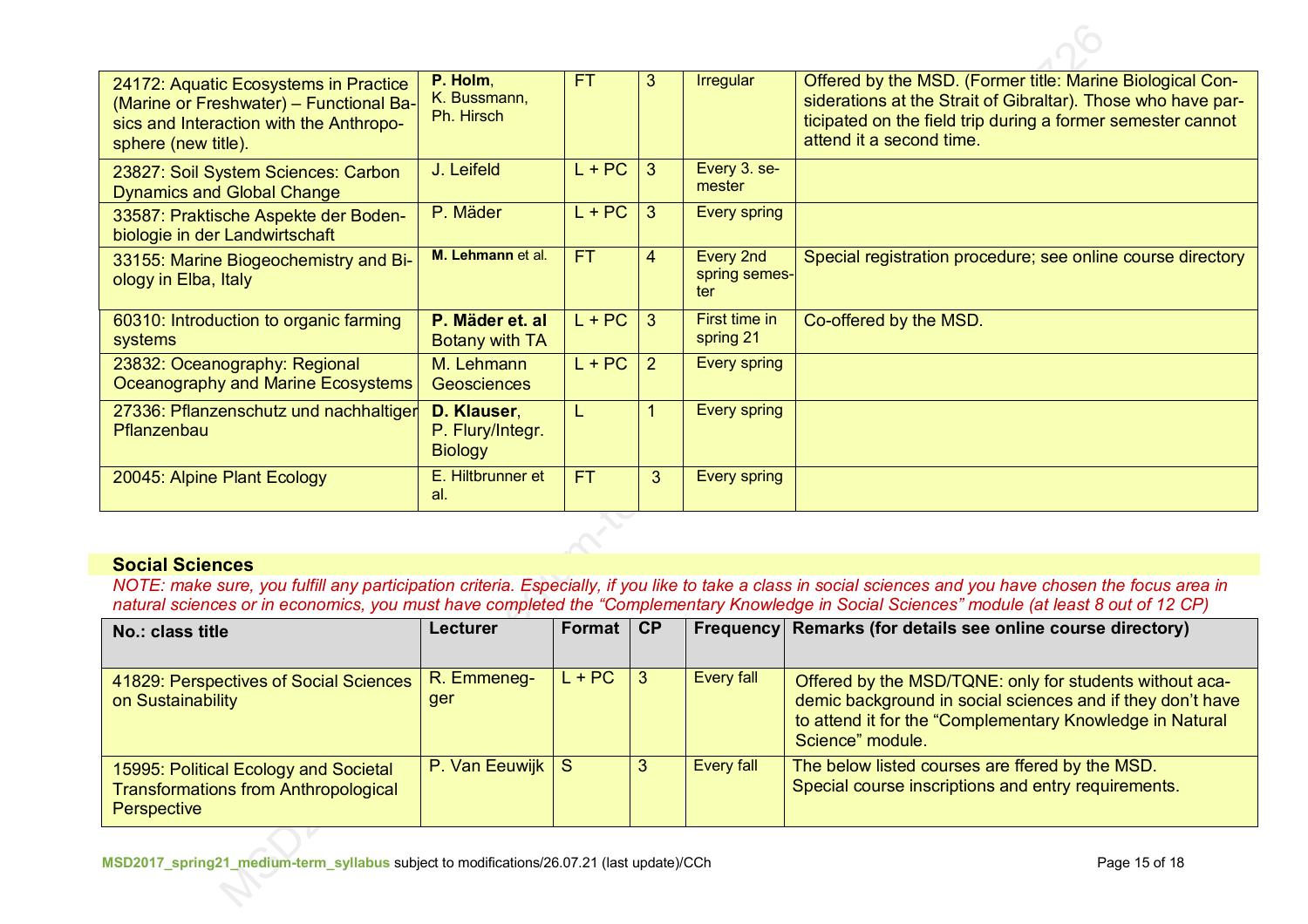| 33457: Water Supply & Sanitation in<br>Subsaharian Africa: The Example of                     | P. Burger                  | S              | 3              | Irregular           |                                                                                                                                                                 |
|-----------------------------------------------------------------------------------------------|----------------------------|----------------|----------------|---------------------|-----------------------------------------------------------------------------------------------------------------------------------------------------------------|
| <b>Sambia</b>                                                                                 |                            |                |                |                     |                                                                                                                                                                 |
| 41822: Governance of Energy<br><b>Transitions</b>                                             | A. Sohre                   | S              | 3              | Irregular           |                                                                                                                                                                 |
| 55407: Risk Society, Science and Na-<br>ture                                                  | R. Emmeneg-<br>ger         | S              | $\overline{3}$ | Irregular           |                                                                                                                                                                 |
| 55408: Future Mobilities                                                                      | P. Burger                  | S              | $\overline{3}$ | Irregular           |                                                                                                                                                                 |
| 23620: Capabilities and Sustainability                                                        | M. Christen                | S              | 3 <sup>5</sup> | Irregular           |                                                                                                                                                                 |
| 14254: Integrative Methods                                                                    | P. Burger                  | $\overline{S}$ | $\overline{3}$ | Irregular           |                                                                                                                                                                 |
| 57243: Quality of Life and Sustainabil-<br>ity: Theoretical and Empirical Ap-<br>proaches     | P. Burger                  | S              | 3              | Irregular           |                                                                                                                                                                 |
| 43667: Changing Individual Energy Be-<br>haviour - Approaches and Strategies                  | P. Burger                  | S              | $\overline{3}$ | <b>Every spring</b> |                                                                                                                                                                 |
| 17403: Governance, Sustainable<br><b>Development and Democracy</b>                            | R. Emmeneg-<br>ger MSD-SRG | $\overline{S}$ | $\overline{3}$ | Every spring        | Offered by the MSD. Special course inscription.<br>Students with focus area in natural sciences and economics<br>can't transfer the credits to the FASR module. |
| 50267: Current Topics in Social Sci-<br>ence Based Sustainability Research                    | A. Sohre                   | S              | 3 <sup>5</sup> | Every spring        | Offered by the MSD. Special course inscription.<br>Students with focus area in social sciences can't transfer<br>the credits to the FASR module.                |
| 62602: Basel Sustainability Forum - Be-<br>yond the SDGs (Sustainable Develop-<br>ment Goals) | M. Bergman et<br>al.       | L.             | $\overline{2}$ | Fall 21             | M. Bergman offers similar classes almost every semester.                                                                                                        |
| 58578: The Political Consequences of<br>Economic Inequality (new title)                       | D. Traber                  | S              | $\overline{3}$ | Irregular           |                                                                                                                                                                 |
| 53524 Vorlesung: Climate Change and<br>Religion                                               | J. Köhrsen                 | $\overline{S}$ | 3              | Irregular           |                                                                                                                                                                 |
| 55009: A Critical Reflection of Corrup-<br>tion and Sustainable Development                   | L. Koechlin                | S              | $\overline{3}$ | Once only           | Fall 19                                                                                                                                                         |
| 62624: The Climate Movement: Actors<br>and Strategies in the Context of Global                | B. Borne-<br>mann, Soz.-   | S              | 3              | Once only           | Fall 21                                                                                                                                                         |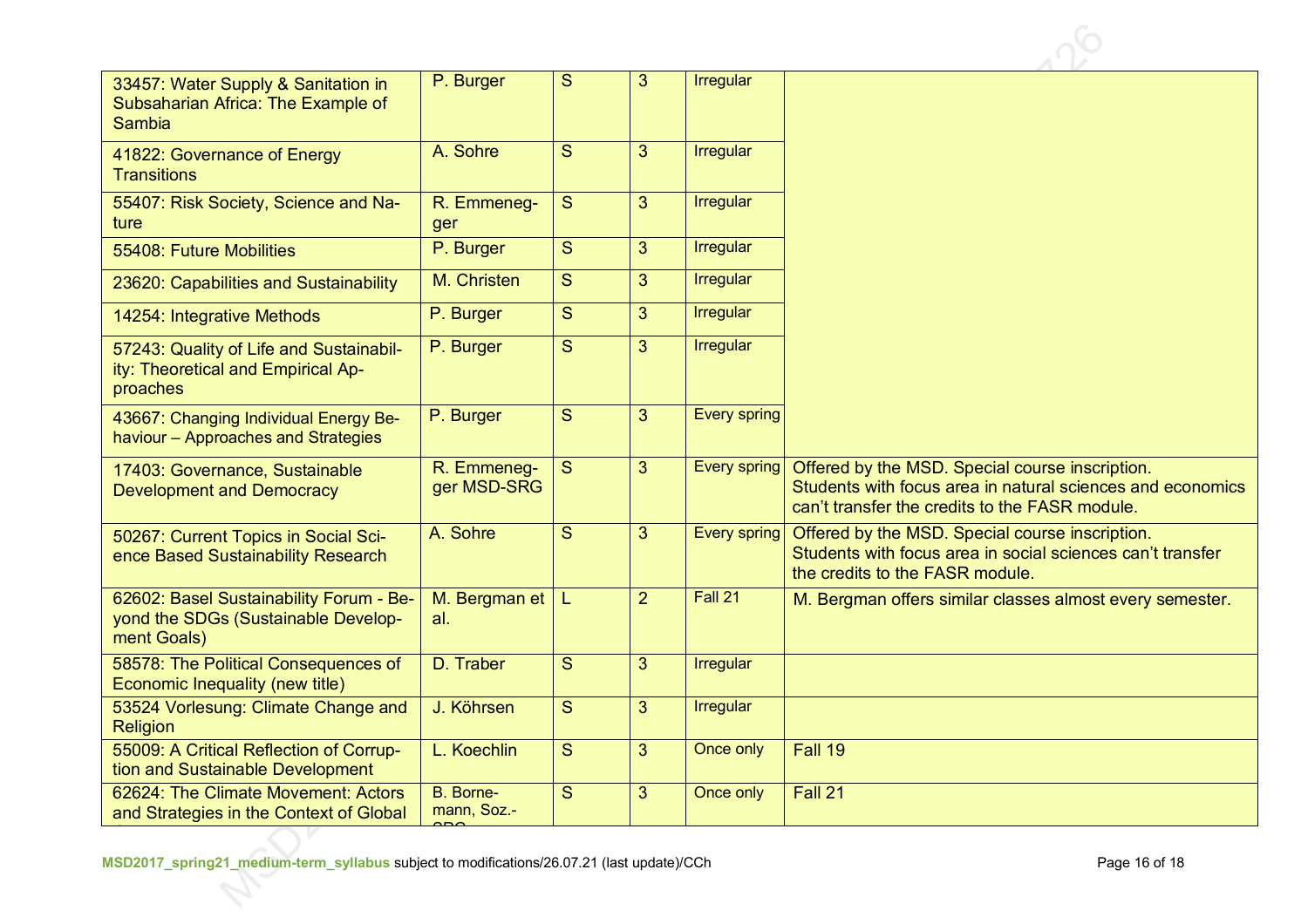**Economics:** Revised master's degree programs in economics implemented by fall 21. Course offer is modified, more changes in the upcoming semesters. For details see medium-term syllabus of the faculty.

*NOTE: make sure, you fulfill any participation criteria. Especially, if you like to take a class in economics and you have chosen the focus area in natural*  sciences or in social sciences, then you must have completed the "Complementary Knowledge in Economics" module (at least 8 out of 12 CP).

| No.: class title                                                                                                       | <b>Lecturer</b>                  | <b>Format</b> | CP             | <b>Frequency</b>    | Remarks (for details see online course directory)                                                                                   |
|------------------------------------------------------------------------------------------------------------------------|----------------------------------|---------------|----------------|---------------------|-------------------------------------------------------------------------------------------------------------------------------------|
| 14255: Environmental Economics<br>(new title)                                                                          | F. Krysiak                       |               | 3              | <b>Every fall</b>   |                                                                                                                                     |
| 43030: Public Opinion and Science<br>(new title)                                                                       | A. Kachi                         | L             | 3              | <b>Every fall</b>   |                                                                                                                                     |
| 29002: Electricity Markets (new title)                                                                                 | H. Weigt                         |               | 3              | <b>Every fall</b>   |                                                                                                                                     |
| 31954: International Economics                                                                                         | T. Erhardt,<br><b>C. Hefeker</b> | S             | 6              | <b>Every fall</b>   |                                                                                                                                     |
| 34505: Environmental Law and Public<br>Policy. Risk and Regulation: Sustaina-<br>bility in the Food Sector (new title) | J. Wargo/Econ                    | L             | 3              | <b>August 21</b>    | Summer school: 16.-26.08.21: Special course application.<br>For details see course directory.                                       |
| 10639: Consumer Behaviour: Theo-<br>retical Foundations (new title)                                                    | M. Brendl/Econ                   | Coll          | 3 <sup>5</sup> | <b>Every fall</b>   |                                                                                                                                     |
| 56949: The Economics of Climate<br>Change                                                                              | R. Lordan-Per-<br>ret/Econ       | Coll          | 3              | <b>Every fall</b>   |                                                                                                                                     |
| 48407: Experimental Dev. Economics                                                                                     | W. G. Jack                       | L             | 3              | <b>Irregular</b>    |                                                                                                                                     |
| 17691: International Trade, Re-<br>sources and the Environment                                                         | M. Scott Taylor<br>R. Weder      |               | 3              | <b>Every spring</b> |                                                                                                                                     |
| 43700: Perspectives of Economics on<br><b>Sustainability</b>                                                           | V. Calenbuhr                     | $L + PC$      | 3              | <b>Every spring</b> | Offered by the MSD/TQNE: only for students without aca-<br>demic background in economics.                                           |
| 50877: Economics of Global Health                                                                                      | G. Fink                          |               | 3              | <b>Every spring</b> |                                                                                                                                     |
| 53713: Environmental and Energy<br><b>Economics</b>                                                                    | F. Krysiak                       | S             | $6\phantom{1}$ | Every spring        | NOTE: Special participation requirements and application<br>process according to information in the detailed course direc-<br>tory. |
| 56945: Dynamic Optimization in Envi-<br>ronmental Economics                                                            | P. Dato                          |               | 3              | <b>Every spring</b> |                                                                                                                                     |
| 33095: Ökonomie von Wassermärkten                                                                                      | H. Weigt                         | $\mathsf{C}$  | 3              |                     | Every spring Last time in spring 21.                                                                                                |
| 60335: Einführung Corporate Respon-<br>sability                                                                        | G. von Schnur-<br>bein           |               | 3              | <b>Every spring</b> |                                                                                                                                     |